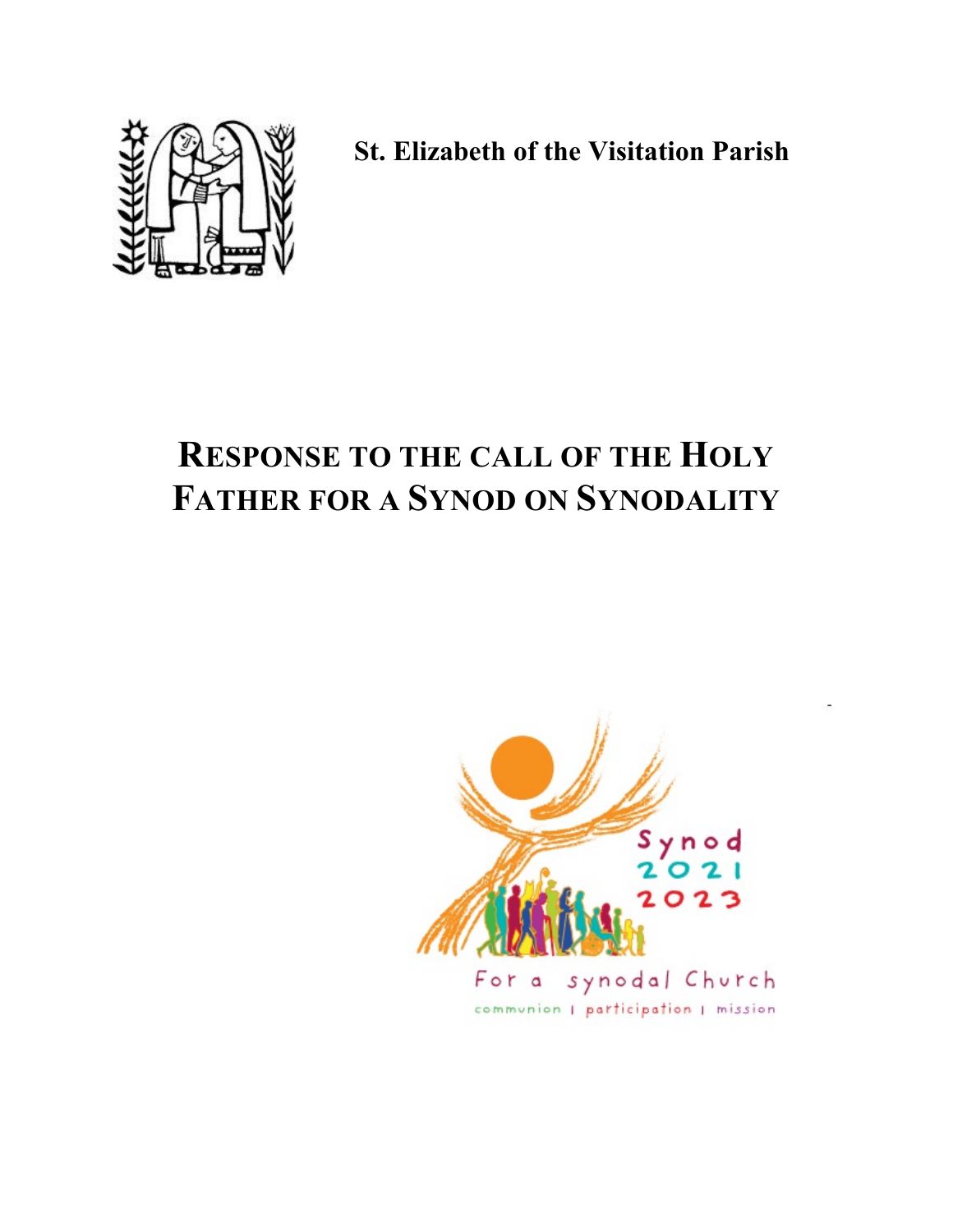## **Introduction**

On April 6, 2022, fifteen participants joined six members of the parish synod working group for three hours of sharing, reflection, discernment and prayer. In addition, until April 24, a Synod Questionnaire was made available on the parish website and in hard copy form in the church to gather input from those not able to join the in person consultation.

Context for the in person consultation:

- $\triangleright$  Most participants were born into Catholic families and received their formation from strong family traditions, parents, grandparents and also from Catholic schools.
- $\triangleright$  Traditional routines were families attending mass, praying the rosary together, having processions, participating in the Way of the Cross.
- $\blacktriangleright$  Many are long time parishioners of St. Elizabeth, but have experienced other parishes.
- $\triangleright$  Faith is an integral part of their lives.
- ► Life in the Church is important.
- Some came to Canada/Ottawa from other locations.

The following is a thematic synopsis of the notes taken at the synod consultation, supplemented by input from the questionnaire.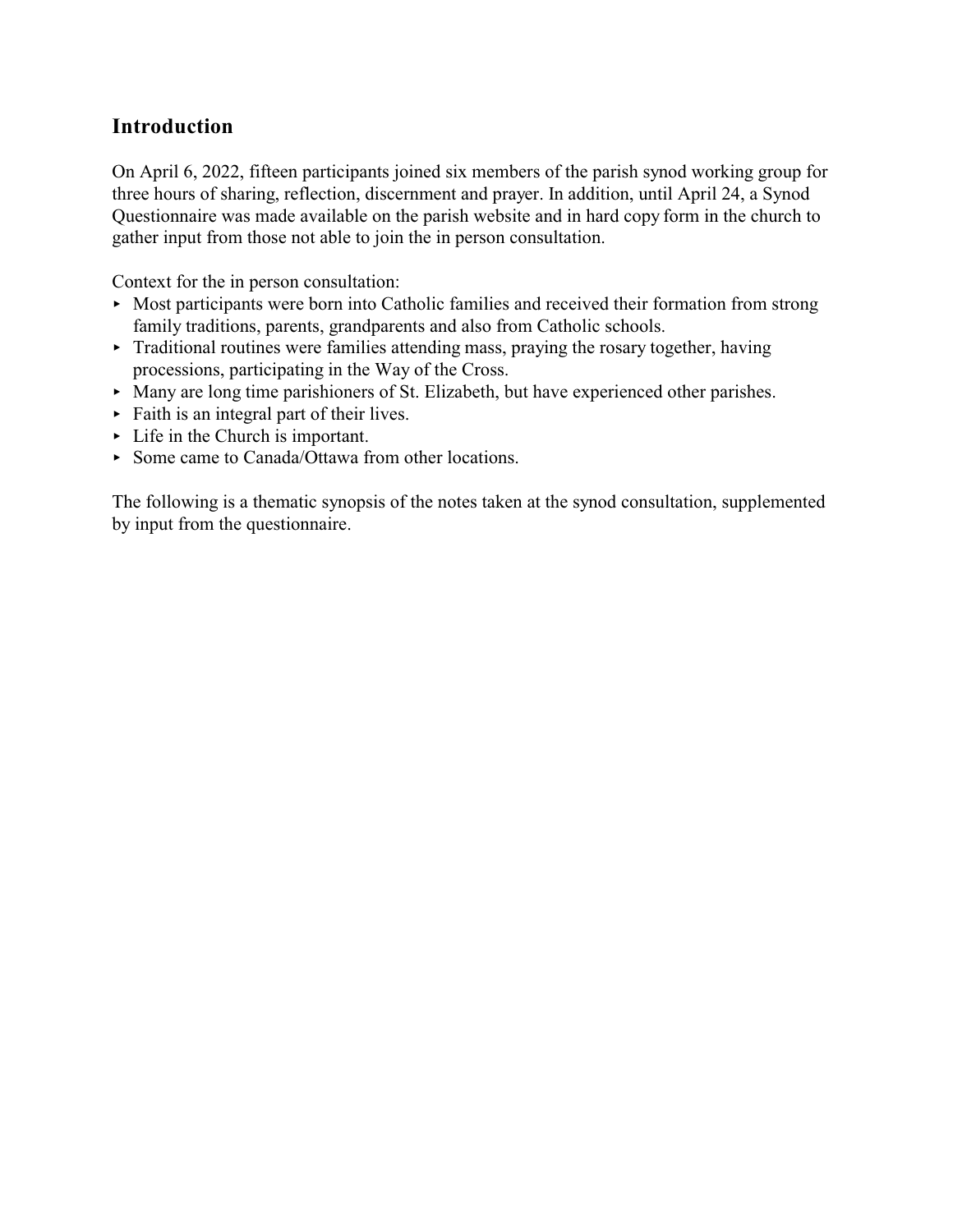### **Responses to the two questions**

#### **Question 1: What has been your experience, in terms of joys and challenges, as you live your faith within and outside our parish and the Catholic Church?**

#### **Joys within our parish:**

- Small size is a strength:
	- $\circ$  a small community that exhibits love for one another; feel welcome; like angels
	- $\circ$  can get to know everyone.
	- $\circ$  children are involved in the parish ensures that the Church will continue to grow.
	- $\circ$  a spiritual home to journey in faith with community, energized and guided by the Spirit.
	- $\circ$  find strength and comfort in difficult times.
	- $\circ$  pastor/deacon clearly demonstrate the love of God.
	- $\circ$  share gifts and feel connected to the church through different ministries/groups (e.g. Lector, Choir, Ladies Auxiliary).
- Open to new Canadians:
	- $\circ$  felt welcomed
	- $\circ$  immense gratitude for parishioners helping as they settled into a new life in Ottawa
	- $\circ$  often bring strong faith witness into our parish.
- Being involved outside the parish helps faith grow: Catholic Challenge Movement, Catholic Cursillo Movement, NET Ministries.
- Homilies informative and reinforce teachings of the Catholic faith.

#### **Joys with the Catholic Church:**

- Has remained a dedicated constant, upholding the very essence of our Faith.
- Infant baptism plays a big role in their faith growth and should be encouraged.
- The Eucharist/Eucharistic Adoration brings much joy, key aspect of our Catholic faith.

#### **Challenges:**

- Living the Faith:
	- $\circ$  Family members, children (big and small) and grandchildren, no longer attend church  $\rightarrow$ empty churches and church time replaced by other activities.
	- $\circ$  Lack of parental attention to the growth of children in the Faith.
	- $\circ$  Can be difficult to stay engaged if only attending weekend mass, when other opportunities are limited.
	- $\circ$  How to encourage participation and provide opportunities for everyone to share their gifts, contribute and feel invested?
	- $\circ$  Need to follow the teachings of Jesus Christ and not those of politicians.
- Parish shortcomings:
	- $\circ$  Lacking some ministries, especially for children, youth/teens, young families.
	- $\circ$  Music ministry should be encouraged to provide a variety of hymns and forms of expression to encourage participation of the congregation. Good music enhances the liturgy but should never overwhelm it.
	- $\circ$  Single individuals can feel excluded and not recognized at times.
	- $\circ$  Some priests changing the "original" rubrics of Mass to suit some people or deviating from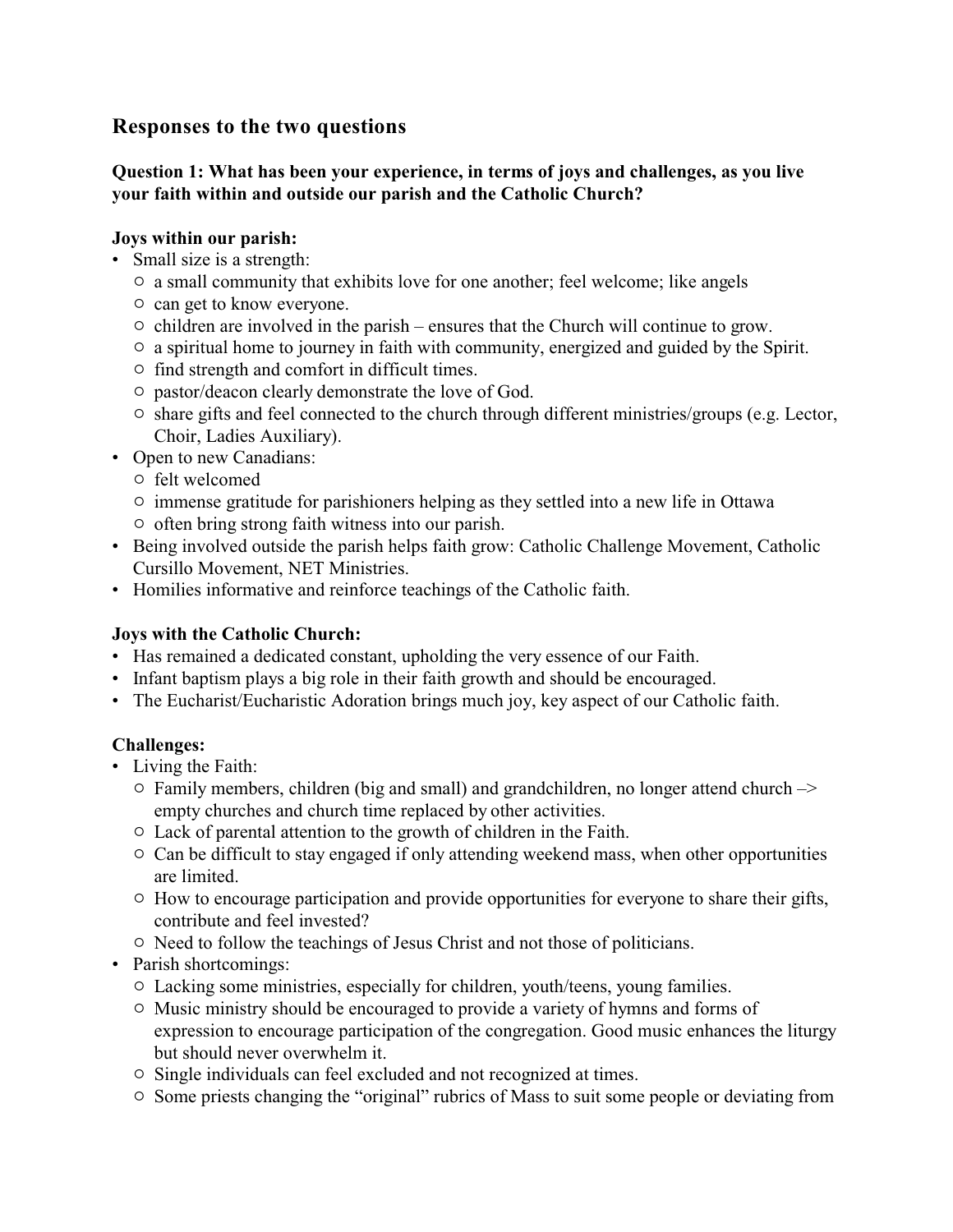the traditional practices of the church (liturgy, music, etc.).

- $\circ$  It can be difficult to join any organized group for prayers or other kind of activity.
- $\circ$  Sometimes find it difficult to concentrate while praying & reflecting prior to mass due to the chatter.
- Catholic Church:
	- $\circ$  Faith formation has changed. Not enough focus on instruction and catechism (no longer taken as priority).
	- $\circ$  Need to reinforce the teaching of Catechism in the church, presently not enough is being done to share the faith with the younger generation.
	- $\circ$  Need for all faithful to preserve and protect the "truth;" especially by the priests in their homilies at all times no matter the circumstance.
	- $\circ$  A bad experience (e.g. with a priest or parishioner) can cause a negative feeling towards the Church as a whole.
	- $\circ$  The Church has been too silent when mistakes are made; more transparency needed; finding out through the media rather than from the Church.
	- $\circ$  Distractions attending Mass with drinks, food and cell phones switched on.
	- $\circ$  Communicate God's love to the people through more involvement (community presence) of lay parishioners.
	- $\circ$  Emphasis in some parishes on appearances and correctness instead of at least acknowledging different approaches.

#### **Question 2: What improvements can our parish and the Catholic Church make as they endeavour to spread the joy and love of Christ's gospel to all: in our parish, neighbourhood and nation?**

- Archdiocese considerations:
	- $\circ$  An amalgamation of churches might be a good thing in that it would lead to bigger parishes.
	- $\circ$  a major Shrine in Ottawa to attract Catholics.
	- $\circ$  think beyond the Catholic faith and be more inclusive and tolerant of other faiths.
	- $\circ$  Bring back more formation.
	- $\circ$  More evangelization, get excited and loud about our faith, get visible.
	- $\circ$  how we can be more inclusive of gay, LGBTQ communities.
	- $\circ$  suggested adopting programs like "Virtues" which they have in the U.S.
	- $\circ$  Catholic Schools:
		- Not sufficiently teaching nor practising Catholic beliefs.
		- Many students not Catholic.
		- Teachers are not regularly attending mass.
		- Catholic schools should instruct children in line with Christ's teachings and His expectations from His followers, as it was done in the past.
		- Basic Catechism be brought back into the schools to help children grow in their faith; is of immense benefit and should be encouraged.
		- More celebration of Masses for the children: in the schools and in the Church.
		- Emphasis on the need for the sacraments of Baptism, 1st Holy Communion, and Confirmation of our children should be made by the Priests, Parents and the School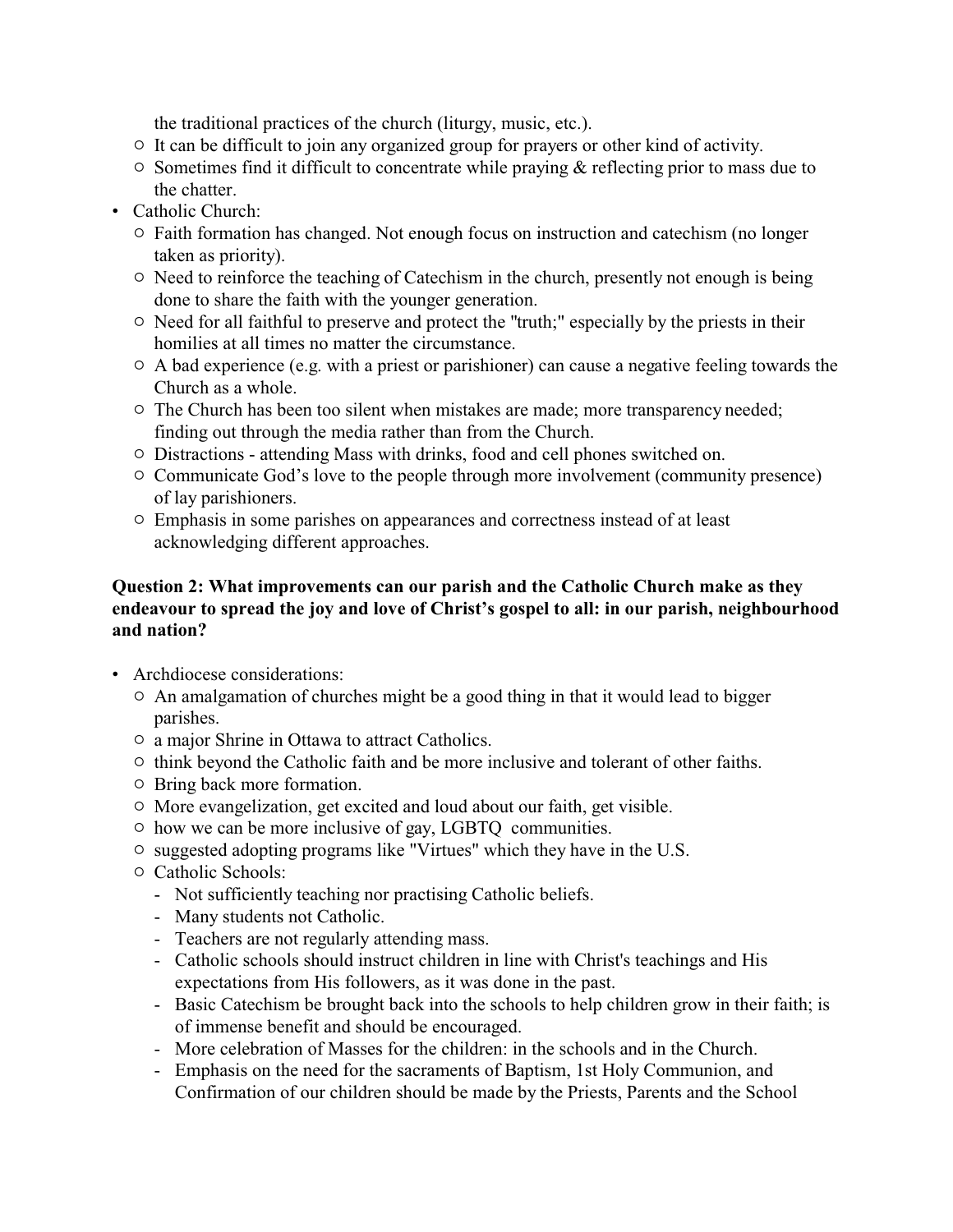authorities.

- Government funding of Catholic schools remains a big concern. Efforts should be made to let the government know that there is no alternative to faith building, if we must raise tomorrow's good leaders. We must present and reinforce Catholic teachings in all Catholic schools no matter who is funding them.
- Efforts should be made to get committed Catholics elected to the school board.
- Neighbourhood considerations:
	- $\circ$  Neighbourhood prayer groups.
	- $\circ$  Outreach with Caldwell Centre; church across the street.
	- $\circ$  Compassion over condemnation as the best way forward.
- Parish considerations:
	- $\circ$  Opportunities for getting to know other parishioners, to build community within the parish and reach out to the broader community.
		- Host a "Meet the Parish" social event. Need for community gatherings where non-parishioners and non-Catholics can be invited.
		- Host a "Newcomers" gathering for new parishioners to connect with others.
		- Create a "Greeting Ministry" for weekend masses, to create a connection with both existing and new parishioners.
		- Encourage regular parishioners to reach out to someone new (e.g. "Change Pews" week)
		- Continue with social gatherings.
	- $\circ$  Review/update music regularly.
	- $\circ$  Explore hosting a program like Alpha, New Life Retreat, LifeTeen (NET), RCIA/Catechism.
	- $\circ$  Outdoor procession for the Feast of Corpus Christi.
	- $\circ$  Adoration evenings.
	- $\circ$  Praise & worship evenings.
	- $\circ$  Continue to reinforce & educate on the Catholic teachings, the meaning and importance of following (respecting) the Ten Commandments. Perhaps would be of benefit to those who only attend mass during special occasions.
	- $\circ$  Guidelines on what is expected of parishioners (decorum, dress, rites, practices, etc.) to be stated by the pastor and reiterated as needed. Eg. Unity on the position to take (kneel or stand) during and after Communion.
	- $\circ$  Altar servers to always dress in the appropriate vestments.
	- $\circ$  Establish a "Spiritual Council" to tap into, share and discuss individual spiritual experiences for faith expression and growth.
	- $\circ$  Better explanation of the Sacrament of Reconciliation.
	- $\circ$  For children/young families:
		- Continue Children's Liturgy at Sunday mass.
		- Organize other fun activities for children and families, e.g. play/pageant, carnival.
		- Bible study for young families with child care provided, as this is often an obstacle to attendance.
	- $\circ$  For youth/teens:
		- Contact school chaplains for their input and help on building a connection with the high school students.
		- Develop a youth group/youth activities.